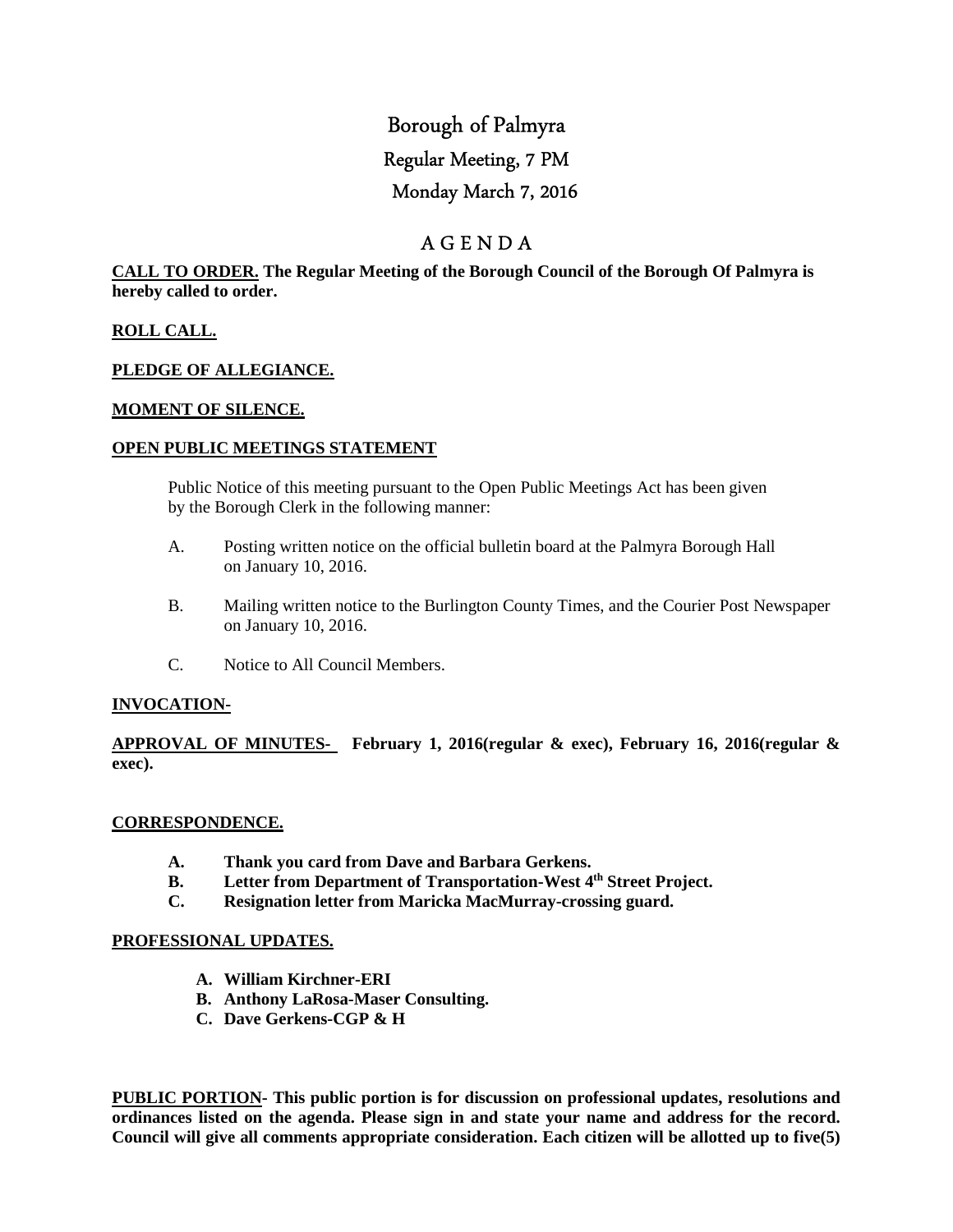**minutes to speak, in order to allow everyone an opportunity to ask questions and express their opinions or concerns. Please direct all comments to the Mayor. Each resident may only speak once during each public portion.** 

#### **ORDINANCE ON SECOND READING. (public hearing).**

 **A. ORDINANCE 2016-2, An Ordinance Of The Borough Of Palmyra Amending Chapter 215 Of The Code Of The Borough Of Palmyra Entitled "Sewers".** 

#### **COMMUNITY SPOTLIGHT.**

- **A. Youth Summit**
- **B. Read Across America**
- **C. PHS Play Music Man**
- **D. Volunteer Centers Scholarship Program**
- **E. Eagle Scout Award**
- **F. Easter Egg Hunt**
- **G. Women's History Month**
- **H. Timbuctoo**

#### **DISCUSSION ITEMS.**

- **A. Palmyra OEM tabletop exercise and simulated emergency response at Callahan Chemical on March 19th .**
- **B. West 4th Street directional change.**
- **C. Palmyra Day.**
- **D. Community Center Scheduling Coordinator.**
- **E. Increase in UCC fees.**
- **F. Housing RFP/Tracy Kilmer appointment.**
- **G. DVRPC TCDI Grant Program.**
- **H. Potential Amendment To Noise Ordinance.**
- **I. Maser Consulting proposal for improvement to Borough Hall brick steps.**
- **J. Smart Asset Home affordability**
- **K. Public Safety update**

#### **ADMINISTRATOR REPORT.**

- **A. Laptop Computers for Governing Body**
- **B. Budget meeting Saturday March 12 at 8:00am.**
- **C. FEMA SAFER Grant program.**
- **D. Fire House structural evaluation.**
- **E. Defensive Driving Classes**
- **F. Above Ground Fuel Storage and Distribution System**
- **G. CDFA Brownfields Marketplace Application.**
- **H. Issuance of Duplicate Tax Sale Certification.**
- **I. Cancellation of Sewer Taxes-FC Kerbeck.**
- **J. Judge's appointment.**
- **K. JIF quarterly reports.**
- **L. Body Worn Cameras.**